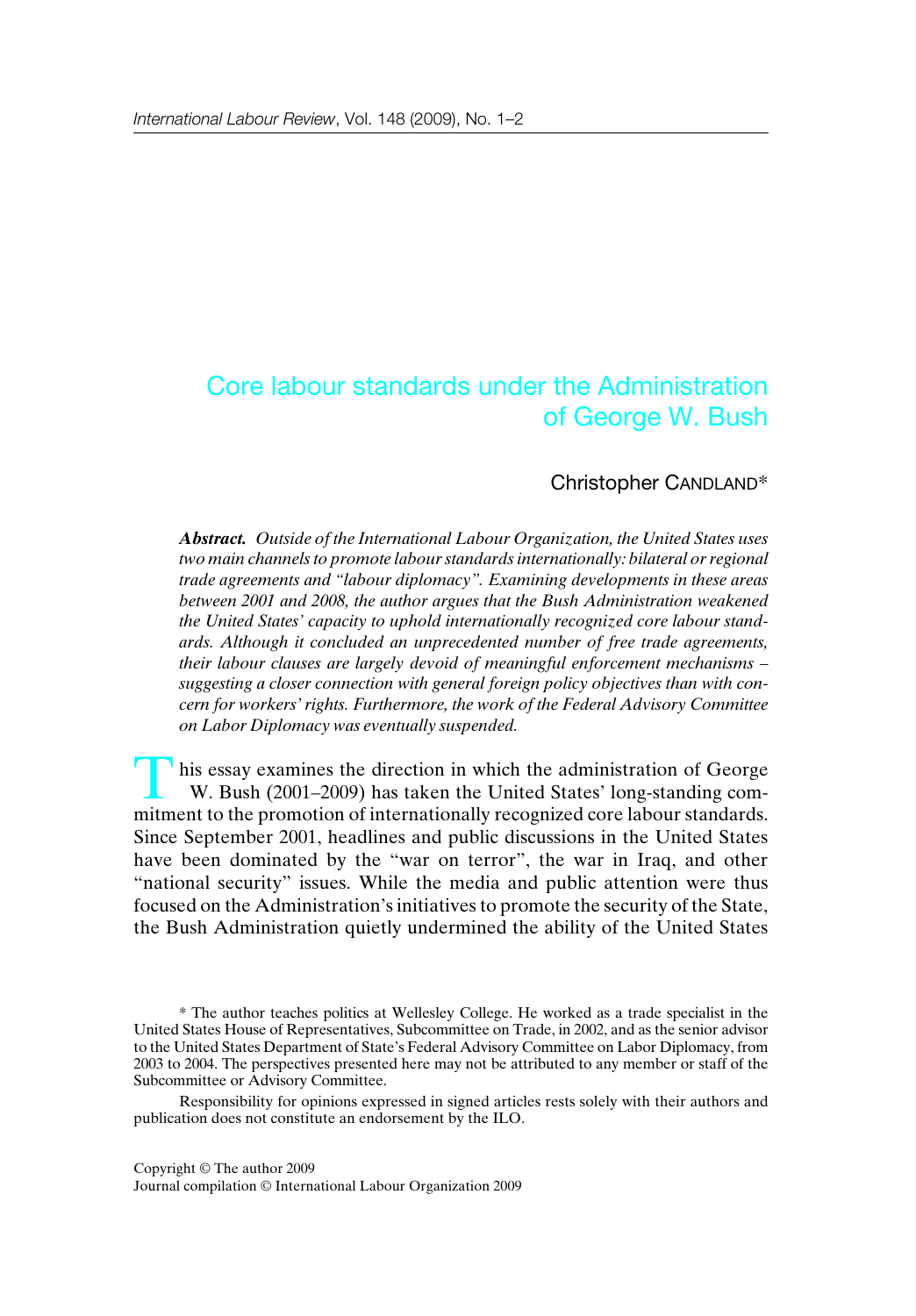Government to protect the economic security of American workers. The Administration negotiated "free trade" agreements with five times as many governments as had all previous administrations combined.1 Each of these agreements includes a chapter on labour, but effectively strips the United States Government of the ability to enforce internationally recognized core labour standards.

The essay focuses on promotion of core labour standards through two government channels, namely: trade agreements, which are negotiated by the United States Trade Representative (USTR) and ratified by the United States Congress, and labour diplomacy, pursued by the United States Department of State. Specifically, the essay considers the impact of the Trade Act of 2002 on the promotion of core labour standards and examines the Administration's use of the Federal Advisory Committee on Labor Diplomacy, the central body for the coordination of labour diplomacy activities.

The Administration of George W. Bush, supported by key pro-trade Democrats, weakened the ability of the United States Government to protect core labour standards at home and to promote them abroad.2 Under previous administrations, trade sanctions (or threat of sanctions) had been used unilaterally and inequitably, but also effectively. Trade agreements negotiated under the Bush Administration include language on labour but no provision for effective enforcement mechanisms. Additionally, the Bush Administration blocked the work of the Department of State in advancing core labour standards.

### Core labour standards

Since the middle of the nineteenth century, and with greater clarity since the founding of the International Labour Organization (ILO) in 1919, governments, typically prompted by workers' representatives, have advocated basic and uniform standards for terms of employment and conditions of work. The business, labour and government constituencies of the ILO have negotiated and adopted more than 180 Conventions, eight of which are now internationally recognized as embodying core labour standards that protect four fundamental rights, namely: (a) freedom of association and the effective recognition of the right to collective bargaining; (b) the elimination of all forms of forced or compulsory labour; (c) the effective abolition of child labour; and (d) the elimination of discrimination in respect of employment and occupation (see table 1). These four fundamental rights are enshrined in the 1998 Declaration on Fundamental Principles and Rights at Work, which commits all member States of the ILO "to

<sup>1</sup> These agreements are not well described as "free trade" agreements; they impose a single set of rules and entail cost; further, they are not merely about trade; they establish rules in nontraded sectors as well.

<sup>2</sup> This essay does not make a case for incorporating labour standards in trade agreements. For economic arguments for incorporating labour standards in trade agreements, see Marshall (2005), Palley (2004) and Polaski (2003).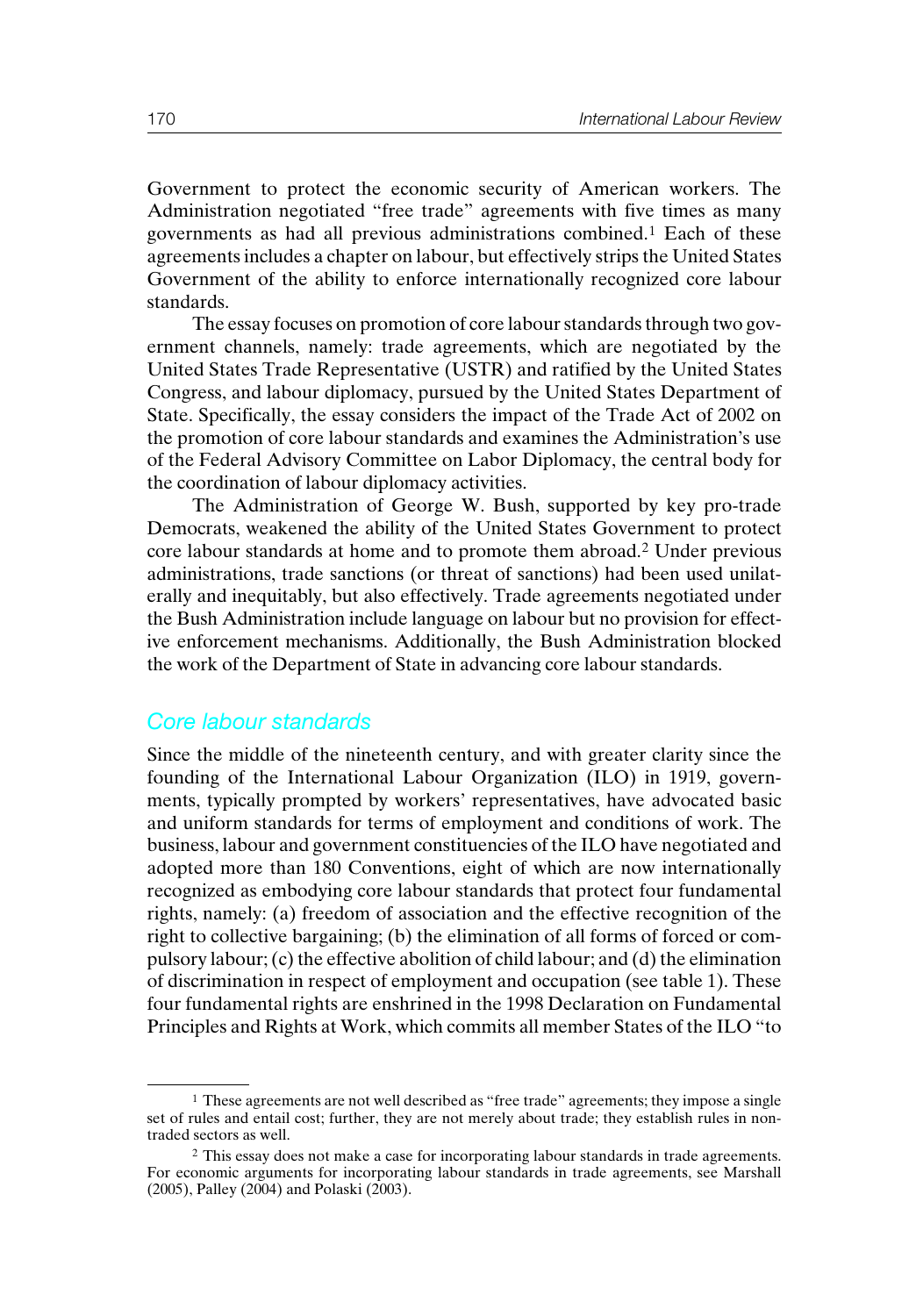| Fundamental rights                                       | <b>ILO Conventions</b>                                                                                                                                                             | <b>Basis</b>            |
|----------------------------------------------------------|------------------------------------------------------------------------------------------------------------------------------------------------------------------------------------|-------------------------|
| 1. Freedom from forced labour                            | Forced Labour Convention, 1930<br>(No. 29), and Abolition of Forced<br>Labour Convention, 1957 (No. 105)                                                                           | Freedom of will         |
| 2. Freedom to form unions<br>and to bargain collectively | Freedom of Association<br>and Protection of the Right<br>to Organize Convention, 1948<br>(No. 87), and Right to Organize<br>and Collective Bargaining Convention,<br>1949 (No. 98) | Freedom of association  |
| 3. Freedom from discrimination                           | Equal Remuneration Convention,<br>1951 (No. 100), and Discrimination<br>(Employment and Occupation)<br>Convention, 1958 (No. 111)                                                  | Equality of individuals |
| 4. Freedom from child labour                             | Minimum Age Convention, 1973<br>(No. 138), and Worst Forms of Child<br>Labour Convention, 1999 (No. 182)                                                                           | Freedom of will         |

| Table 1. | Fundamental rights at work and internationally recognized core labour |
|----------|-----------------------------------------------------------------------|
|          | standards                                                             |

respect, to promote and to realize" them, whether or not their governments have ratified the specific Conventions that define them.3

The foundation of internationally recognized core labour standards is freedom from forced labour. The principle that no human being should be made to work against his or her will – i.e. that forced labour is inhumane – is indeed the basis of the other core labour standards on freedom of association, freedom to bargain collectively for terms of employment and conditions of work, freedom from discrimination in employment and at work, and freedom from child labour. These international labour standards effectively embody fundamental human rights at the workplace: they are based on the right to control one's own body, the right to associate freely, and the right to equal treatment under the law.

Critics of the inclusion of internationally recognized core labour standards in trade agreements occasionally claim that such standards include a mandatory universal minimum wage, which would be prejudicial to employment in lowincome countries. Accordingly, it is worth stressing that there is no ILO core standard for a global minimum wage.

### Trade agreements

In most economies, including in the United States, most workers serve or produce for the domestic market. Why, then, is there such concern over labour

<sup>3</sup> The Government of the United States has signed only two of the eight ILO Conventions underpinning the four fundamental rights. However, it was an "enthusiastic supporter" of the 1998 Declaration (see Marshall, 2005, p. 6). For the full text of the Declaration, see *International Labour Review*, Vol. 137 (1998), No. 2, pp. 253–257.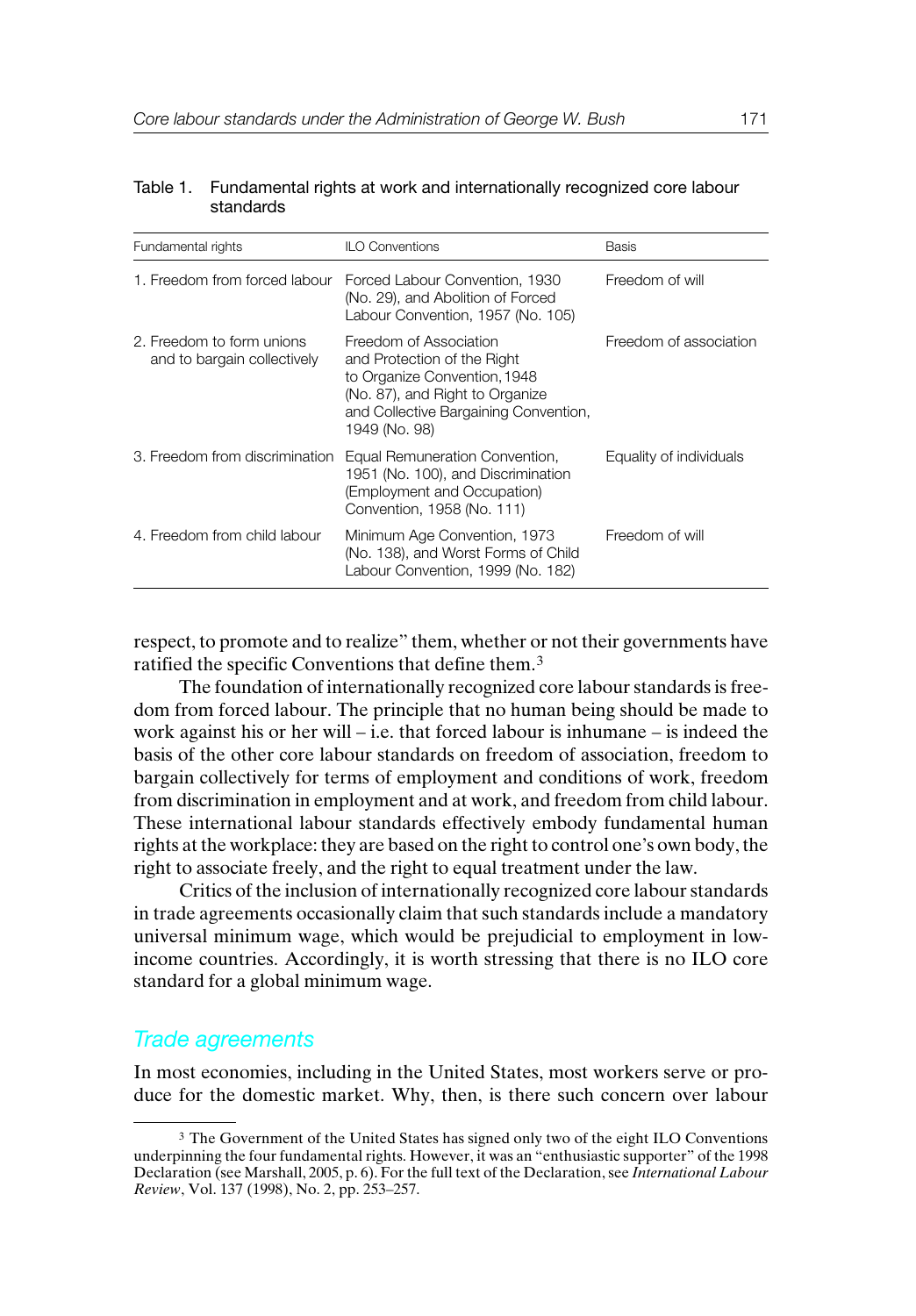standards in trade agreements? Standards are inherent in all economic behaviour. Standards are found in environmental practices, intellectual property protection, levels of hygiene and sanitation, methods for dispute settlement, and any other field where there are measures and norms for quality and behaviour. Accordingly, every trade agreement concluded by the United States contains several chapters, each specifying the standards that will be followed in a particular area (e.g. how inputs define a good's country of origin). Whether or not they explicitly spell out specific standards, trade agreements do imply standards because an exchange of goods and services is also an exchange of the terms on which such goods and services are produced and provided. Trade is not merely the exchange of goods and services; trade is also the normalization of the standards – environmental, hygienic, labour, etc. – to which those goods and services are produced and provided.

There is a long history of "aggressive unilateralism" on the part of the United States in protecting labour standards domestically and in prompting core labour standards internationally, especially in the immediate aftermath of the First World War and in the years immediately following the Second World War.4 Over the past two decades, the United States has promoted internationally recognized core labour standards through five trade laws, namely, the Generalized System of Preferences Renewal Act of 1984, the Overseas Private Investment Corporation Renewal Act of 1985, the Caribbean Basin Economic Recovery Act of 1986, the Omnibus Trade and Competitiveness Act of 1988, and the Trade Act of 2002.

Standards that are enforced through trade sanctions or through the threat of trade sanctions are coercive, unilateral, and applied unevenly and unfairly. Understandably, they are not widely supported by governments that might be targets of such action.5 The pursuit of core labour standards through trade agreements has therefore been criticized as aggressively unilateral and thus contrary to principles of international law. According to Philip Alston, "the form in which the standards are stated is so bald and inadequate as to have the effect of providing a carte blanche to the relevant US government agencies, thereby enabling them to opt for whatever standards they choose to set in any given situation" (Alston, 1993, pp. 7–8).

Since the labour rights provisions of United States trade laws require a finding by the executive branch, such provisions are likely to be used for foreign policy objectives rather than principled promotion of core labour standards.

<sup>4</sup> Alston borrows the phrase "aggressive unilateralism" from Jagdish Bhagwati and Hugh Patrick's discussion of section 301 of the Omnibus Trade Act of 1988. Alston argues that it also applies to the labour standards provisions of United States trade laws (see Alston, 1993; Bhagwati and Patrick, 1990). On the vagaries of United States support for human rights, including human rights at the workplace, see Sikkink (2005).

<sup>5</sup> Much of the debate between advocates and opponents of the inclusion of core labour standards in trade agreements has focused on whether such standards distort economic outcomes and serve to protect the economic advantage of advanced capitalist economies. As a result, much of the debate on the inclusion of core labour standards in trade agreements misses the central issue, namely: who decides whom is to be sanctioned for alleged violations?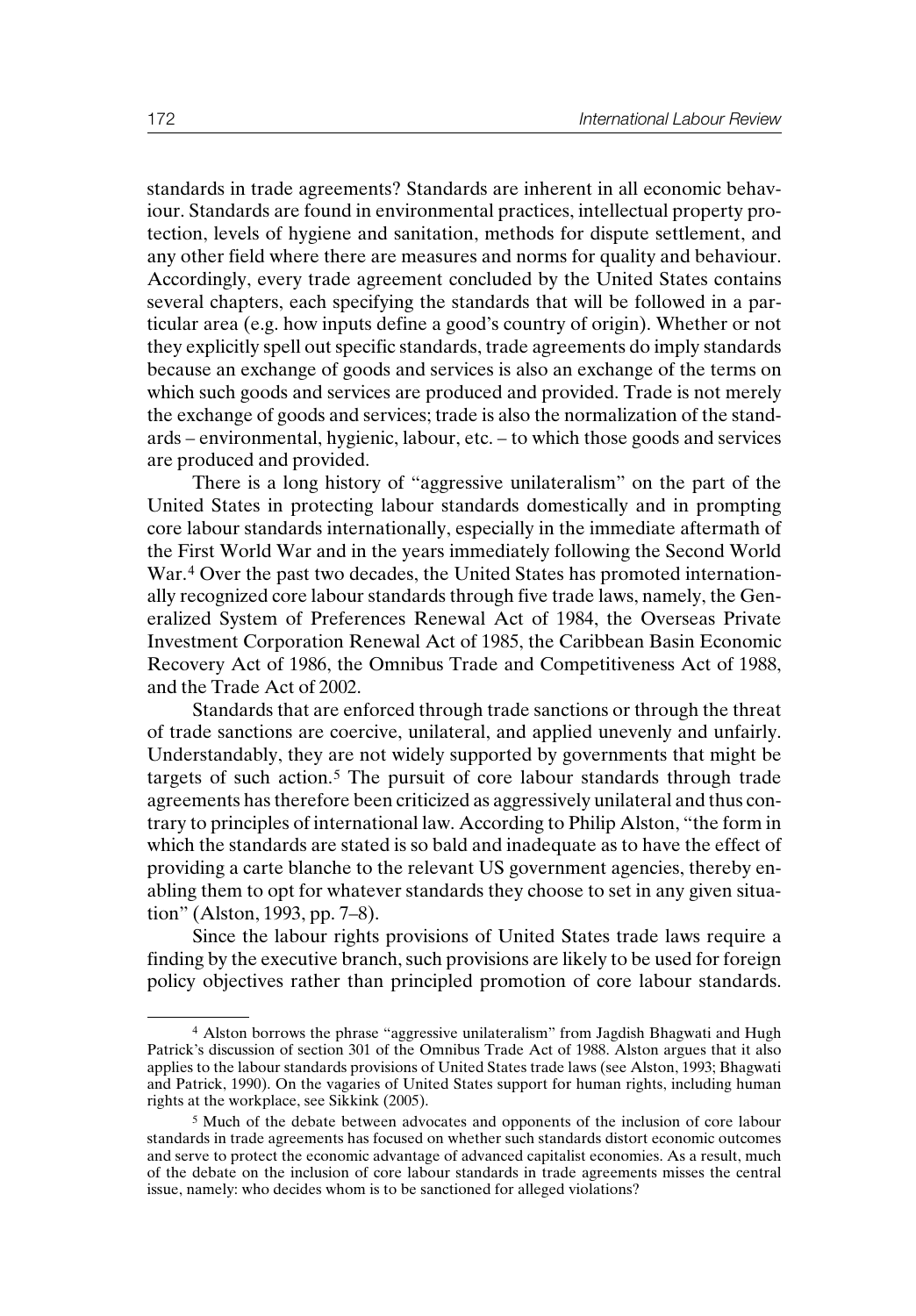Indeed, the first countries to lose United States Generalized System of Preferences status, in 1987, for alleged neglect of core labour standards were Paraguay, Nicaragua and Romania. These were not the countries with the world's worst records on labour standards at the time. Rather they were countries that were targeted by the Reagan Administration for foreign policy reasons. More recently, banana plantations in Guatemala, where core labour standards are higher than in neighbouring Ecuador, were threatened in 2002 with Generalized System of Preferences sanctions by the Bush Administration's USTR.

Yet trade sanctions and the threat of sanctions are often effective. For example, when the United Mine Workers of America and the State of Alabama pressured the United States Government to ban the import of South African coal in 1974 as "it was produced by indentured labour under penal sanctions", the Government of South Africa "repealed several penal provisions from its labour legislation" (Charnovitz, 1987, p. 570). More recently, the Governments of Guatemala, India, Indonesia, Pakistan and Sri Lanka have responded to the United States' allegations of core labour standard violations by passing new labour legislation, improving existing labour legislation or increasing inspection and enforcement.6 Even the implicit threat of loss of United States market access is effective. It was partly in response to the visit to India by then United States Commerce Secretary Ron Brown that India's National Commission for the Protection of Child Rights was established. Similarly, Senator Harkin's Child Labor Deterrence and Child Labor Free Consumer Information Bills have not been passed into law, but these bills have helped to remove hundreds of thousands of children from factory work.

The danger that United States trade law will be used as a weapon of foreign policy stems from the manner in which findings of labour standard violations are made by the executive branch, rather than the attachment of labour standards to trade law per se. As with other human rights provisions of United States law, the legal mechanisms for promoting international labour standards are activated by elected politicians and unelected officials.

The "aggressive unilateralism" of governments in net-import industrialized countries is neither consensual nor equitable. However, it does encourage governments in export-oriented industrializing countries to improve their compliance with core labour standards. Government officials in industrializing countries that are likely targets sometimes protest that their values are different from those of the United States.7 Nevertheless, while protesting, targeted governments also strengthen their labour laws.

<sup>6</sup> The International Labor Rights Fund petitioned the Office of the USTR to review labour problems in Guatemala, India, Indonesia, Pakistan and Sri Lanka. The Office of the USTR authorized a review. In response, the Governments of these countries amended the offending parts of their labour law.

<sup>7</sup> In response to the allegation that core labour standards are based on United States rather than international values, Marshall notes that the ILO Conventions that define core labour standards were developed by governments, business associations and trade union organizations over generations, often without the support of the United States representatives to the ILO (Marshall, 2005, p. 15).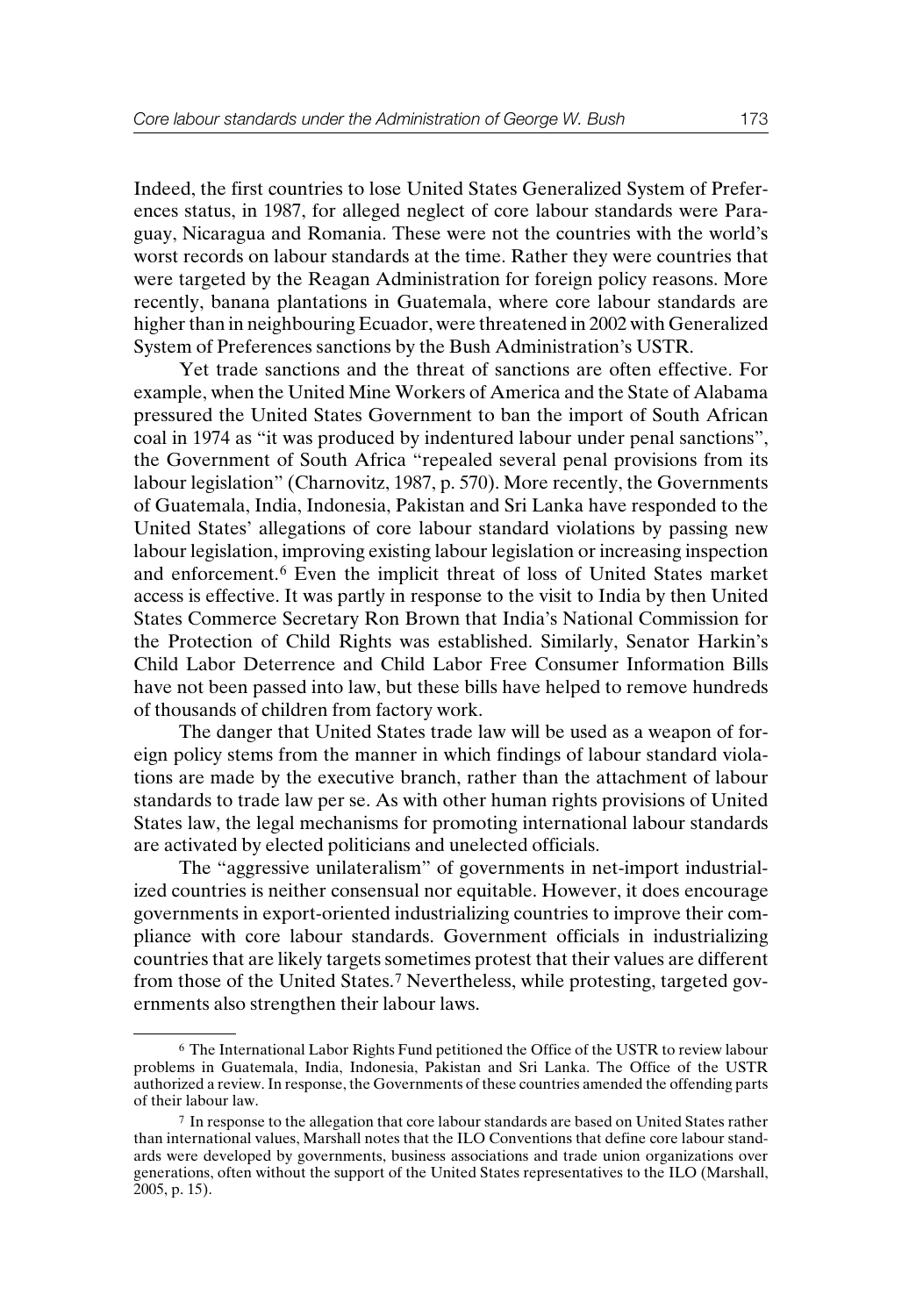In the United States, the promotion of core labour standards in trade agreements is not as much a partisan issue as it is often portrayed to be. Some Republicans have been supportive of effective mechanisms for promoting core labour standards, while some Democrats have been opposed to such mechanisms. For example, the Omnibus Trade Act of 1983 provides organized labour with more leverage on core labour standards than any other piece of multilateral trade legislation enacted in the United States: yet, it was signed into law by President Reagan, a Republican. Conversely, the House Democratic leadership advocated for the New Trade Policy Template Act of 2007, which weakens the enforcement mechanisms for protecting and promoting core labour standards.

## Core labour standards in Bush Administration trade agreements

The Administration of George W. Bush was not expected to take initiatives to promote core labour standards. It was outspoken against such "restrictions", backing the United States Chamber of Commerce, which had vowed to secure the removal of the standards established in the free trade agreement negotiated between the United States and Jordan under the second Clinton Administration. However, neither the Bush Administration nor Republican Senators amended this agreement. Unanimously approved in September 2001, it was the first United States trade agreement to include core labour standards in the text of the agreement itself.8 "In the wake of the 11 September attacks, the US clearly moved this bill forward to demonstrate support for a key Middle Eastern ally overcoming the previous contentious battle over the inclusion of labour and environmental provisions" (Business Alert, 2001). This was the United States' second bilateral free trade agreement – the first having been concluded with Israel.

The Trade Act of 2002 was passed by one vote in the United States House of Representatives on 6 December 2001, and by the United States Senate on 23 May 2002. This legislation gave the President "trade promotion authority", whereby the President was empowered by the Congress in ways that the authors of the Constitution of the United States had apparently not contemplated.9 Under the terms of such trade promotion authority, the Congress limits its authority to voting on negotiated treaties in whole, without amendment.

Included in the Trade Act of 2002 are "overall trade negotiating objectives", i.e. negotiating guidelines for the USTR, which were supposed, among other things, to "promote respect for worker rights and the rights of children

<sup>8</sup> The North American Free Trade Agreement includes core labour rights language in "side agreements".

<sup>9</sup> Article 1, Section 8 of the Constitution establishes that "[T]he Congress shall have power … to regulate commerce with foreign nations." Nowhere in the Constitution is the Congress given the authority to cede its trade authority to the President.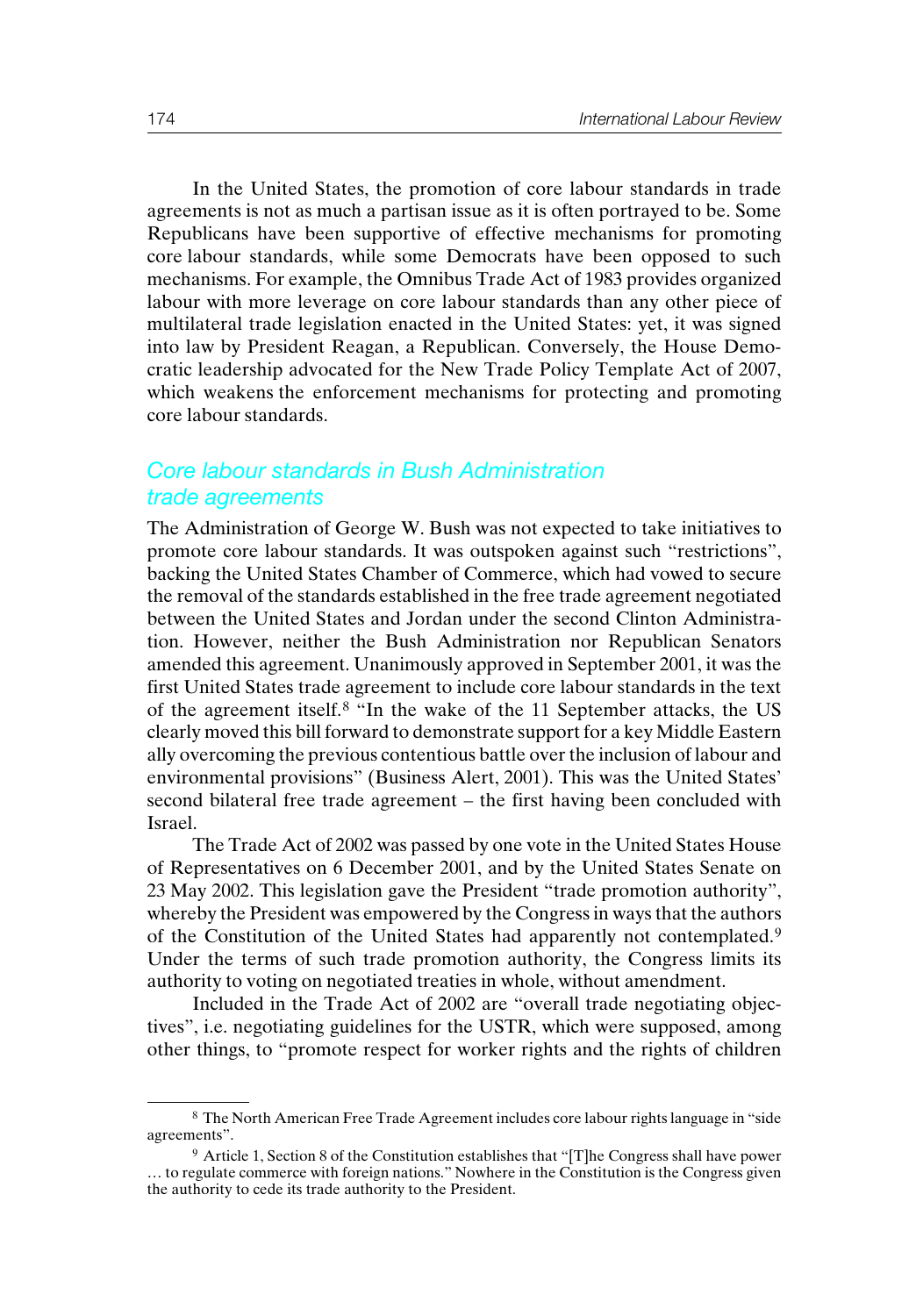consistent with core labor standards of the ILO" and to "seek provisions in trade agreements under which parties to those agreements strive to ensure that they do not weaken or reduce the protections afforded in domestic ... labor laws as an encouragement for trade" (Section 2102). However, the dispute settlement and enforcement mechanisms are so weak that they have yet to be used.

Under the Trade Act of 2002, for each of the free trade agreements negotiated by the Bush Administration, the Administration is required to report on the impact of the agreement on labour standards in the United States and in the foreign country with which the free trade agreement is negotiated. Furthermore, the Trade Act of 2002 also requires the Administration to verify to Congress that the governments enjoying free trade agreements do not lower their labour standards in an attempt to improve their trade advantage. Another requirement of the Trade Act is that the Administration produce reports on labour trends in the United States and in the countries with which the United States Government negotiates free trade agreements. And lastly, the Act also requires the President to produce three reports, namely: (1) a report on labour rights in the countries with which the USTR negotiates any agreement; (2) a report on the impact that any agreement will have on employment and labour markets in the United States, produced "sufficiently early in the negotiating process to inform the development of negotiating positions";10 and (3) a report on the law governing child labour in the countries with which the USTR is negotiating. This reporting was demanded by Congressional Democrats for their support of the Trade Act. The Administration, however, failed to produce these reports early enough in the negotiating process for the Congress to consider them, in violation of the law. Moreover, the reports that were produced were not meaningful: they were compilations of existing laws without any consideration of their adequacy or attention to whether they were being enforced. Meaningless reporting, however, might be what the Trade Act intended, as violations of labour standards under the Act are defined only in terms of a weakening of existing law to gain a trade advantage. The adequacy and application of the law are not relevant under the Trade Act. In fact, the USTR's own Labor Advisory Committee reported that

the agreements [negotiated under the Trade Act] actually step backwards from existing labor rights provisions in the U.S. … only one single labor rights obligation – the obligation for a country to enforce its own labor laws – is actually enforceable … All of the other obligations contained in the labor chapters, many of which are drawn from Congressional negotiating objectives, are explicitly not covered by the dispute settlement system and thus completely unenforceable (Labor Advisory Committee for Trade Negotiations and Trade Policy, 2003, pp. 5–6).

The Trade Act of 2002 and its 2005 renewal thus seriously weakened the ability of the United States Government to promote core labour standards – and

<sup>10</sup> Executive Order 13141 of 16 November 1999 – Environmental Review of Trade Agreements, in *Federal Register*, Part 5, Vol. 64, No. 222, 18 November 1999, Presidential Documents, p. 63170.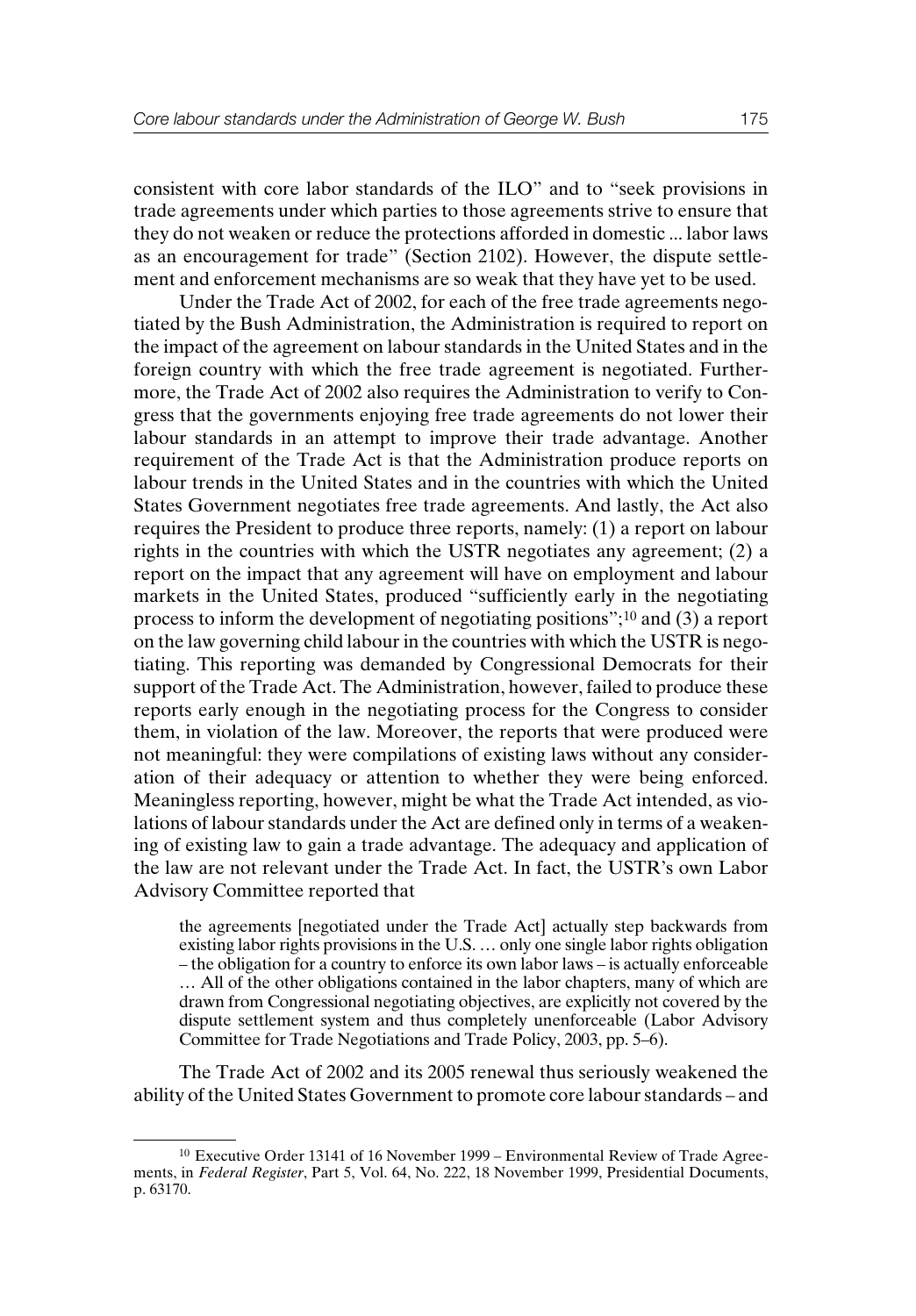members of the Democratic Party and their staff have been complicit in this. It was indeed Democratic Party staff who proposed that penalties be lowered from sanctions to fines, to be held in escrow pending dispute resolution. The United States Government has not initiated a single dispute with any of the 14 trade partners with which George W. Bush's Administration signed free trade agreements, despite violations of core labour standards in many of these countries. For example, the Administration negotiated an agreement with the Government of Colombia, where some 70 trade unionists were murdered in 2005 in what the ICFTU described as "an appalling indictment of the authorities' failure to tackle the problem" (ICFTU, 2006, pp. 93 and 110–118).

# United States labour diplomacy and the role of the federal Advisory Committee

### Labour diplomacy

Trade agreements are not the only means by which the United States Government attempts to promote core labour standards. "Labour diplomacy" is a phrase coined by officials in the Department of State to refer to the promotion of independent trade unions. The United States Government has been involved in such labour diplomacy for decades: the labour attaché programme was initiated in 1943 (Fiszman, 1965). The Department of State (through its Bureau of Democracy, Human Rights, and Labor) and the Department of Labor (through its Bureau of International Labor Affairs) have a long-standing cooperative relationship in the field of international labour affairs: 50 foreignservice officers hold labour portfolios.

Throughout most of the history of United States labour diplomacy, the work of American trade unions overseas suited the Government's professed aims. Both the executive and the legislative branches had authority over labour diplomacy activities. The executive branch, however, improved its purchase on American unions from the early 1960s to the late 1980s. But the character of United States labour diplomacy then changed because of John Sweeney's election in 1995 as President of the American Federation of Labor – Congress of Industrial Organizations (AFL-CIO). The AFL-CIO no longer took its position on international issues from the Government. The AFL-CIO's International Affairs Department and its regional Free Labor Institutes – African-American Labor Center, the American Institute for Free Labor Development, the Asian-American Free Labor Institute, and the Free Trade Union Institute (for Europe) – were reorganized as American Centers for International Labor Solidarity.

### The Advisory Committee on Labor Diplomacy

Hundreds of advisory committees serve the federal Government. More than 40,000 individuals have volunteered for this work, a remarkable feature of democracy in the United States. Such committees may be established by the President, by the secretary or director of a federal department or agency, or by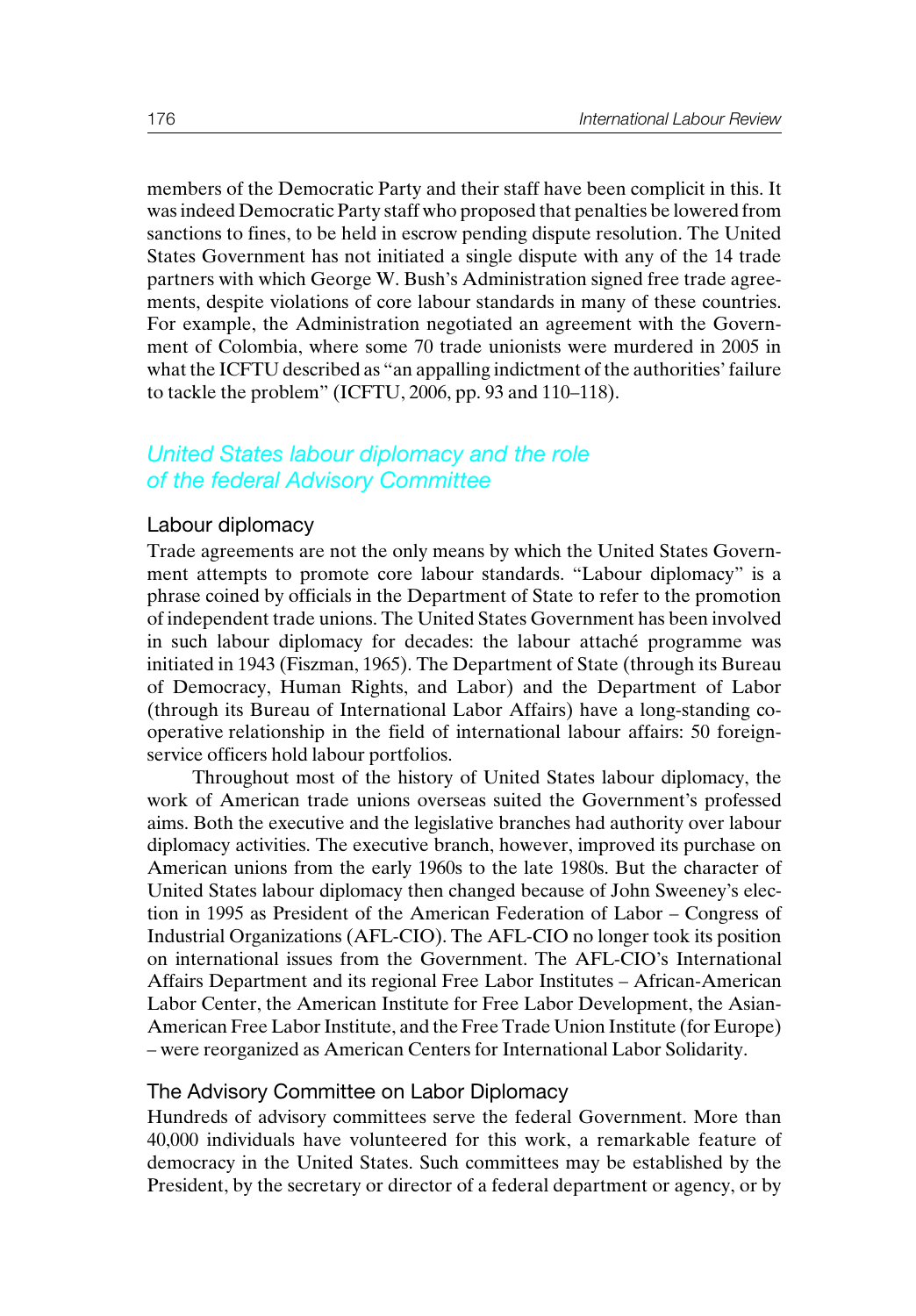the Congress. The Federal Advisory Committee Act of 1972 specifies procedures for advisory committees. The Act requires that all committees operate in the public. Meetings must be open to the public and announced in the *Federal Register* at least 15 days in advance. The General Services Administration monitors advisory committee activities.

Members of these committees provide a public service. They are not paid. They volunteer their time and expertise because they believe that their advice might positively influence government policy. The bureaus to which advisory committees report typically hold these committees in high regard, seeing them as critical both to the formulation of policy and to its legitimacy. The secretary or director of a department or agency to which a federal advisory committee reports might ask the committee to suggest policy initiatives, to make policy proposals, or to recommend administrative or staffing changes.

More than a dozen advisory committees serve the Department of State. The first of these was the Advisory Commission on Public Diplomacy, established by the United States Congress in 1948. More recently appointed advisory committees include the Advisory Committee on Democracy Promotion and the Advisory Committee on Transformational Diplomacy, both established by Secretary Rice in 2006. The establishment of advisory committees and the work with which they are tasked reflect the priorities of the Administration or Congress under which they are appointed.

Secretary of State Madeleine Albright created the Advisory Committee on Labor Diplomacy in May 1999 to advise the President and the Secretary of State on international labour affairs. The Committee's creation was largely an attempt by the Clinton Administration to repair relations with organized labour after the President's promotion of the North American Free Trade Agreement over the objections of the trade unions (see Stigliani, 2000, pp. 181–183). The Committee is a group of individuals from the American unions, "prominent persons with expertise in the area of international labor policy and labor diplomacy" (ACLD, 1999). Secretary Albright chose Thomas Donahue to chair the Committee. Donahue was a President and long-time treasurer of the AFL-CIO.11

The Committee delivered its first report to President Clinton and Secretary Albright in 2000. The report, *A world of decent work: Labor diplomacy for the new century*, argued that independent unions and workers' rights are a necessary foundation for the promotion of democracy worldwide, a professed foreign policy goal of the United States (ACLD, 2000). It also made a number of policy and staffing recommendations to the President and Secretary of State, many of which were implemented.

<sup>11</sup> Other members of the Committee include Linda Chavez-Thompson, Executive Vice President of the AFL-CIO; Frank Doyle, former Executive President of the General Electric Company; Anthony Freeman, then Director of the International Labour Organization's Washington, DC Office; John Joyce, President of the International Union of Bricklayers and Allied Craftworkers; William Lucy, Secretary-Treasurer of the American Federation of State, County and Municipal Employees; Ray Marshall, former Secretary of Labor and Professor of Economic and Public Policy at the University of Texas, Austin; and John Sweeney, President of the AFL-CIO.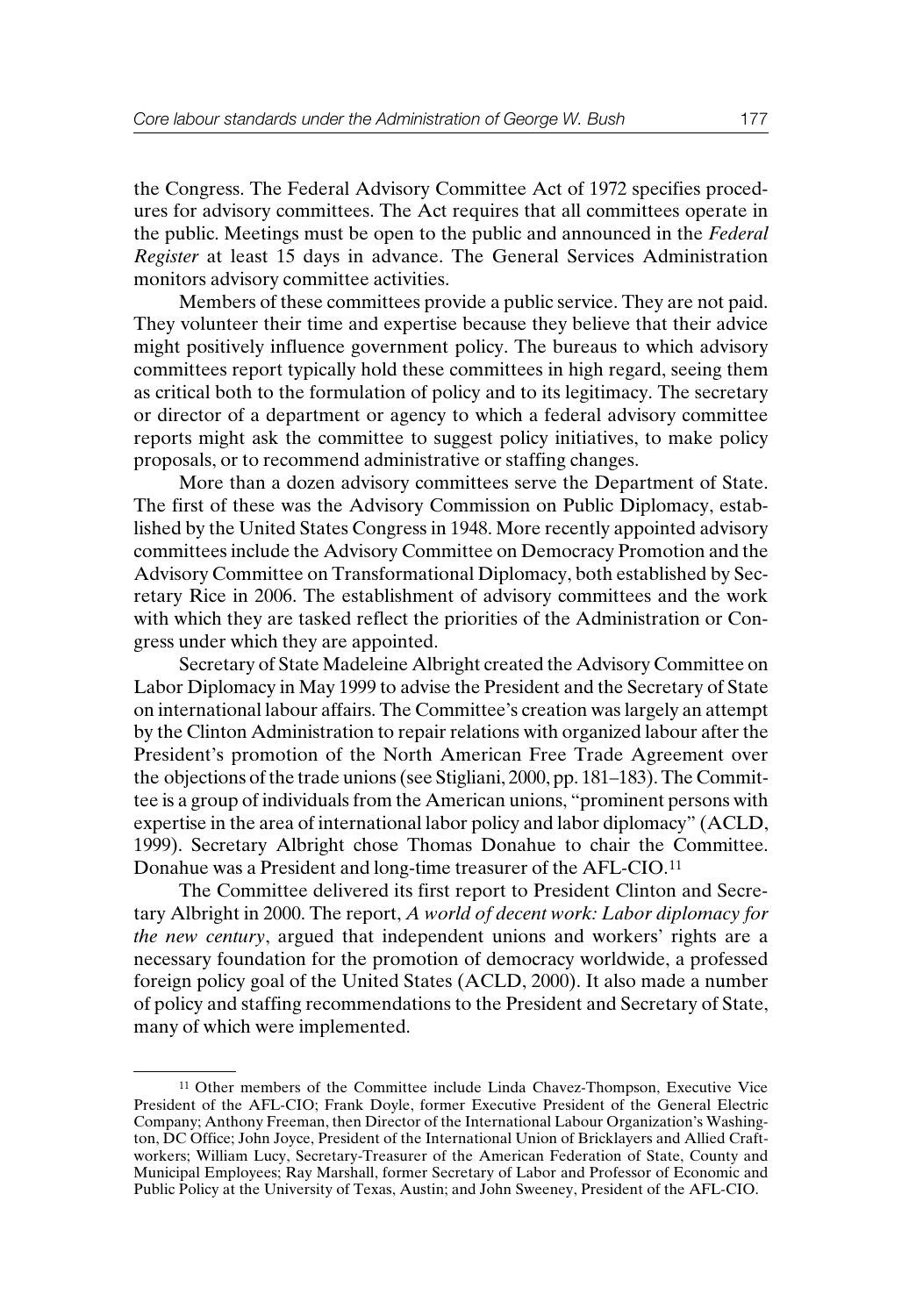Secretary of State Colin Powell, who succeeded Secretary Albright, was supportive of the work of the Advisory Committee and renewed its charter in 2001. The Committee delivered its second report to President Bush and Secretary Powell in December 2001. This report, *Labor diplomacy: In the service of democracy and security*, made the argument that independent unions and workers' rights would advance democracy and thereby promote security (ACLD, 2001). It also made a number of recommendations to the President and Secretary of State, some of which were adopted and implemented.

The Committee prepared a third report, at Secretary Powell's request, *A labor diplomacy strategy for the Muslim world* (ACLD, 2004). A final draft of this report was to be issued and discussed by the Committee in April 2004. The public was notified and invited to participate through a notification in the *Federal Register*, in accordance with the Federal Advisory Committee Act of 1972. The report suggested ways in which the Government's overseas work and international policy could improve adherence to law and improve labour trends in the United States and abroad. The main concerns of the report were promoting freedom of association, generating employment, empowering female workers, and protecting migrant workers.

The draft report included analysis of trends in employment, unemployment and underemployment; schooling, literacy and education; observance and monitoring of core labour standards; and other issues of significance to United States labour diplomacy in 83 countries. Sources for the report included labour officers' cables for the workers' rights sections of the Department of State's annual *Country reports on human rights practices*; responses by labour officers to specific requests for information; conversations with labour officers; and the ICFTU's annual reports on *Violations of trade union rights*. The Committee also solicited and considered comments from government intelligence analysts and academics.

Days before the Committee was scheduled to release the draft of its third report, which had been announced publicly in accordance with public access laws, the White House informed the Committee that it would not be permitted to meet until a review of the credentials of members was conducted. The White House made no further contact with the Committee, although preventing a federal advisory committee from performing its duties appeared to go against the provisions of the Federal Advisory Committee Act of 1972.

### The future of United States support for core labour standards

Before George W. Bush occupied the White House, the United States had one bilateral free trade agreement – with Israel – and one regional free trade agreement: the North American Free Trade Agreement. Eight years later, the Government had concluded bilateral free trade agreements with an additional 15 countries, namely, Singapore, Australia, Chile, Bahrain, Morocco, Peru,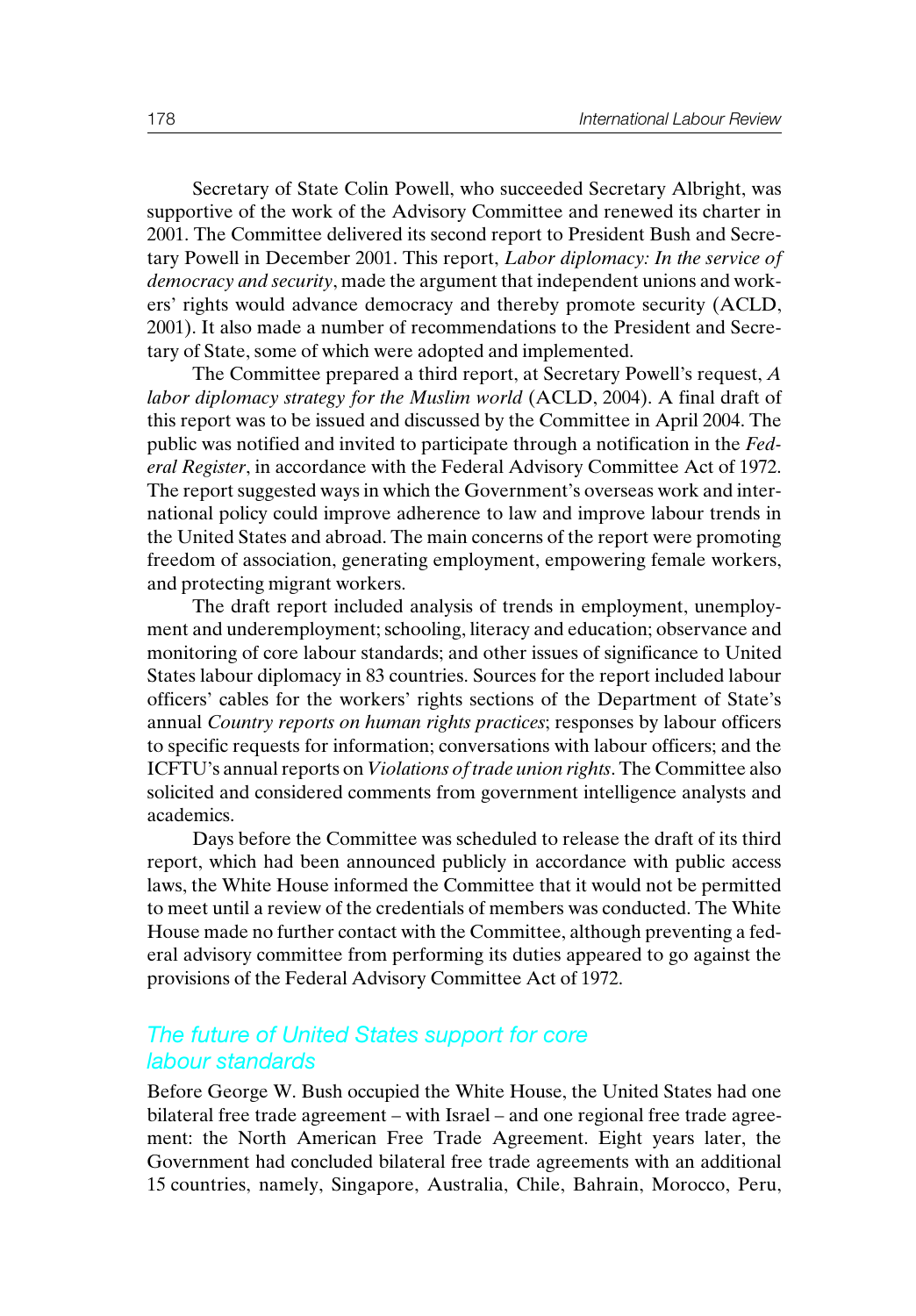Columbia, Panama and the Republic of Korea (in order of signing of agreements).12 The Administration notified the Congress, as required by the Trade Act of 2002, of the negotiation of free trade agreements with the Governments of Malaysia, Thailand and the United Arab Emirates. It also negotiated a Central American regional agreement – with Costa Rica, Ecuador, El Salvador, Guatemala, Nicaragua and the Dominican Republic<sup>13</sup> – and attempted to negotiate a free trade agreement with the Southern Africa Customs Union (Botswana, Lesotho, Namibia and South Africa).14 The Governments of the Southern Africa Customs Union, however, withdrew from the negotiations in April 2006 because the United States Government insisted on including its standard template of chapters, covering agriculture, expropriation, intellectual property, investment, sanitation, services, taxation, telecommunications and other issues, rather than accepting to negotiate an agreement covering only trade.

The passage of the Central American Free Trade Agreement (CAFTA), in July 2005, was controversial. After the vote had been concluded, with the defeat of the CAFTA, the vote was reopened. One Republican legislator claimed that he had voted against passage, though his vote was counted in favour. The Agreement passed by a single vote (after being defeated). Nancy Pelosi, Democratic Party Leader, referred to the manner in which the CAFTA was passed as "an abuse of power, an unethical way of passing legislation" (Democracy Now, 2005).

On 10 May 2007, a month before the President's "trade promotion authority" was due to expire, Congressional leaders and the President agreed on a "new trade policy template". This template was said to provide for improved labour clauses in future trade agreements, including those then being negotiated with Colombia, Peru, Panama and the Republic of Korea. The proponents of the template touted their agreement as bipartisan, despite opposition from most Democrats. The support of key pro-trade Democrats in the House Committee on Ways and Means, however, allowed the Administration to continue to weaken economic and social standards abroad and in the United States. In response to the weaknesses of the template, other members of Congress proposed on 4 June 2008 the Trade Reform, Accountability, Development, and Employment (TRADE) Act.

<sup>12</sup> Negotiations with the Government of Chile preceded negotiations with the Governments of Singapore and Australia. The USTR slowed its negotiations with the Government of Chile after it failed to support the Bush Administration's invasion of Iraq, while advancing its negotiations with the Governments of Singapore and Australia as a reward for supporting the invasion.

<sup>13</sup> The Government of the Dominican Republic, the largest trading partner of the United States in the Caribbean, persuaded the USTR that it should be included in the Central American Free Trade Agreement so as not to be disadvantaged by the market access of the Central American signatories.

<sup>&</sup>lt;sup>14</sup> Former USTR (now President of the World Bank) Robert Zoellick referred to his strategy of negotiating multiple bilateral trade agreements, rather than focusing on a global trade agreement, as "competitive liberalization". Critics of this approach argued that a patchwork of bilateral and regional free trade agreements would make it more difficult to establish an open global trade regime.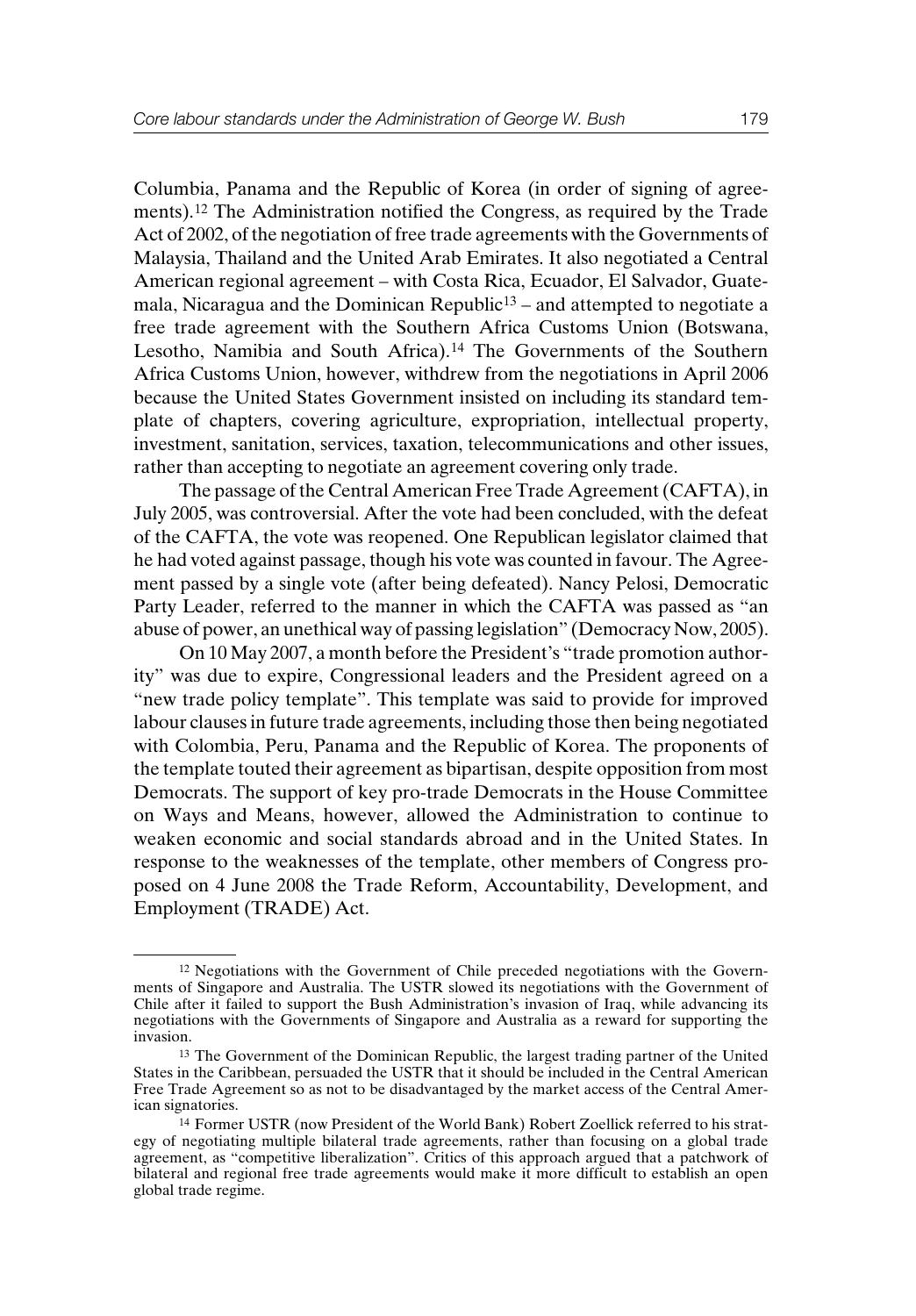The "new trade policy template" of 2007 is ambiguous. It appears to restore the Government's concern with core labour standards evident prior to the Trade Act of 2002. However, the template incorporates the weak dispute settlement and enforcement of the Trade Act. For example, according to both the Trade Act and the template, a violation of labour standards must involve a consistent pattern of abuse and have a demonstrable positive effect on a foreign government's trade with or investment in the United States. A single abuse, no matter how serious, does not constitute grounds for a dispute. Nor does a consistent pattern of abuse constitute sufficient grounds for a dispute: abuses must be designed to advantage a foreign government's investment in and trade with the United States. The Organisation for Economic Co-operation and Development's influential study on the issue finds that economies with low regard for core labour standards do not gain any trade advantage from this (OECD, 1996).15 The Office of the USTR, in its press release on the new template, assured United States exporters that the template will not be enforced (USTR, 2007). It reassured United States exporters that only governments, not businesses or unions, are authorized to initiate disputes and clarifies that no decisions on a dispute are binding. A government found in violation of a labour standard, the USTR clarifies, may choose to ignore any proposed settlement.

### **References**

- ACLD (Advisory Committee on Labor Diplomacy). 2004. *A labor diplomacy strategy for the Muslim world*. Third Report to the Secretary of State and the President of the United States, Dec. Washington, DC, United States Department of State.
- —.2001. *Labor diplomacy: In the service of democracy and security*. Second Report to the Secretary of State and the President of the United States, 31 Dec. Washington, DC, United States Department of State. Available at: http://www.state.gov/g/drl/rls/10043.htm [accessed 11 Feb. 2009].
- —.2000. *A world of decent work: Labor diplomacy for the new century*. Report to the Secretary of State and the President of the United States, Sep. Washington, DC, United States Department of State. Available at: http://www.state.gov/www/global/human\_rights/ labor/acld\_report/acld\_toc.html [accessed 12 Feb. 2009].
- —.1999. *Charter of the Department of State's Advisory Committee on Labor Diplomacy*. May. Washington, DC, United States Department of State. Available at: http://www.state.gov/ www/global/human\_rights/labor/acld\_charter.html [accessed 12 Feb. 2009].
- Alston, Philip. 1993. "Labor rights provisions in US trade law: 'Aggressive unilateralism'?"' in *Human Rights Quarterly*, Vol. 15, No. 1 (Feb.), 1–35.
- Bhagwati, Jagdish; Patrick, Hugh T. (eds). 1990. *Aggressive unilateralism: America's 301 trade policy and the world trading system*. Ann Arbor, MI, University of Michigan Press.
- Business Alert. 2001. "Jordan FTA becomes law"' in *Business Alert-US*, No. 20 (8 Oct.). Available at: http://info.hktdc.com/alert/us0120e.htm [accessed 12 Feb. 2009].
- Charnovitz, Steven, 1987. "The influence of international labour standards on the world trading regime: A historical overview", in *International Labour Review*, Vol. 126, No. 5 (Sep.–Oct.), pp. 565–584.
- Democracy Now. 2005. *CAFTA voting irregularities*. 29 July. Available at: http://www.democracy now.org/2005/7/29/cafta\_voting\_irregularities [accessed 24 Feb. 2009].

<sup>15</sup> For similar findings, see Hasnat (2002).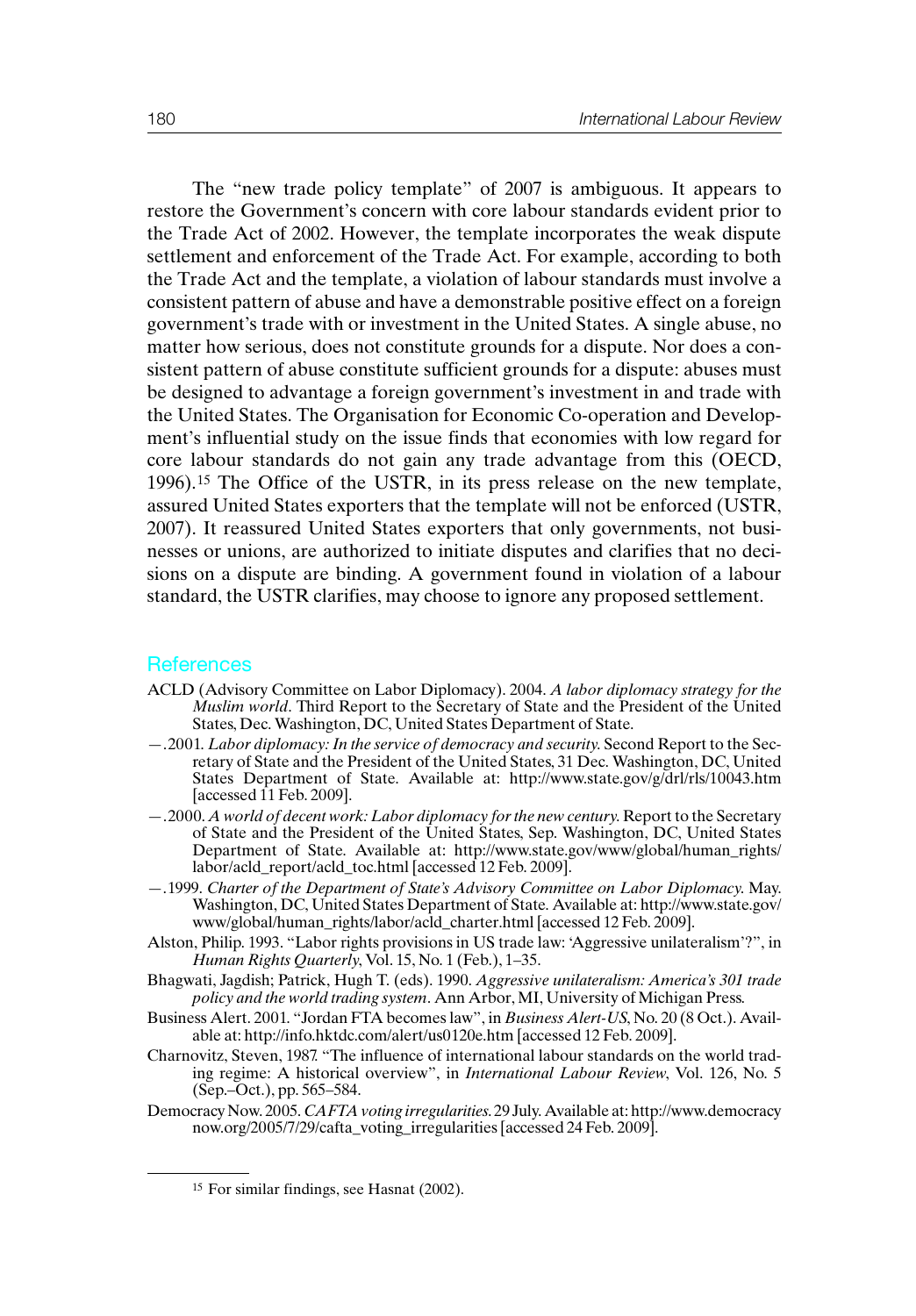- Fiszman, Joseph R. 1965. "The development of administrative roles: The labor attaché program of the U. S. Foreign Service"' in *Public Administration Review*, Vol. 25, No. 3 (Sep.), pp. 203–212.
- Hasnat, Baban, 2002. "The impact of core labour standards on exports"' in *International Business Review*, Vol. 11, No. 5 (Oct.), pp. 563–575.
- ICFTU (International Confederation of Free Trade Unions). 2006. *Annual Survey of Violations of Trade Union Rights 2006*. Brussels. Available at: [http://www.icftu.org/www/pdf/](http://www.icftu.org/www/pdf/survey06/Survey06-EN.pdf) [survey06/Survey06-EN.pdf](http://www.icftu.org/www/pdf/survey06/Survey06-EN.pdf) [accessed 24 Feb. 2009].
- Labor Advisory Committee for Trade Negotiations and Trade Policy. 2003. *The U.S.-Chile and U.S.-Singapore Free Trade Agreements*. Report of the Labor Advisory Committee for Trade Negotiations and Trade Policy (LAC). Washington, DC. 28 Feb. Available at: http:// www.aflcio.org/mediacenter/prsptm/upload/chili\_report.pdf [accessed 24 Feb. 2009].
- Marshall, Ray. 2005. *Labor standards, human capital, and economic development*. EPI Working Paper No. 271. Washington, DC, Economic Policy Institute. Feb. Available at: http:// www.epi.org/content.cfm/wp271 [accessed 25 Feb. 2009].
- OECD. 1996. *Trade employment and labor standards: A study of core workers' rights and international trade*. Paris. Available at: http://www.oecd.org/LongAbstract/0,3425,en\_2649\_ 201185\_1894458\_1\_1\_1\_37401,00.html [accessed 25 Feb. 2009].
- Palley, Thomas I. 2004. "The economic case for international labour standards"' in *Cambridge Journal of Economics*, Vol. 28, No. 1, pp. 21–36.
- Polaski, Sandra. 2003. *Trade and labor standards: A strategy for developing countries*. Washington, DC, Carnegie Endowment for International Peace. Available at: http://www.carnegie endowment.org/pdf/files/Polaski\_Trade\_English.pdf [accessed 25 Feb. 2009].
- Sikkink, Kathryn. 2005. *Mixed signals: The United States and international human rights law*. Paper presented at the Annual Meeting of the International Studies Association*,* Honolulu, 5 March.
- Stigliani, Nicholas A. 2000. "Labor diplomacy: A revitalized aspect of U.S. foreign policy in the era of globalization", in *International Studies Perspectives*, Vol. 1, No. 2 (Aug.), pp. 177–194.
- USTR (United States Trade Representative). 2007. *Bipartisan Agreement on Trade Policy: Labor*. Washington, DC. May. Available at: http://www.ustr.gov/assets/Document \_Library/Fact\_Sheets/2007/asset\_upload\_file627\_11284.pdf [accessed 25 Feb. 2009].